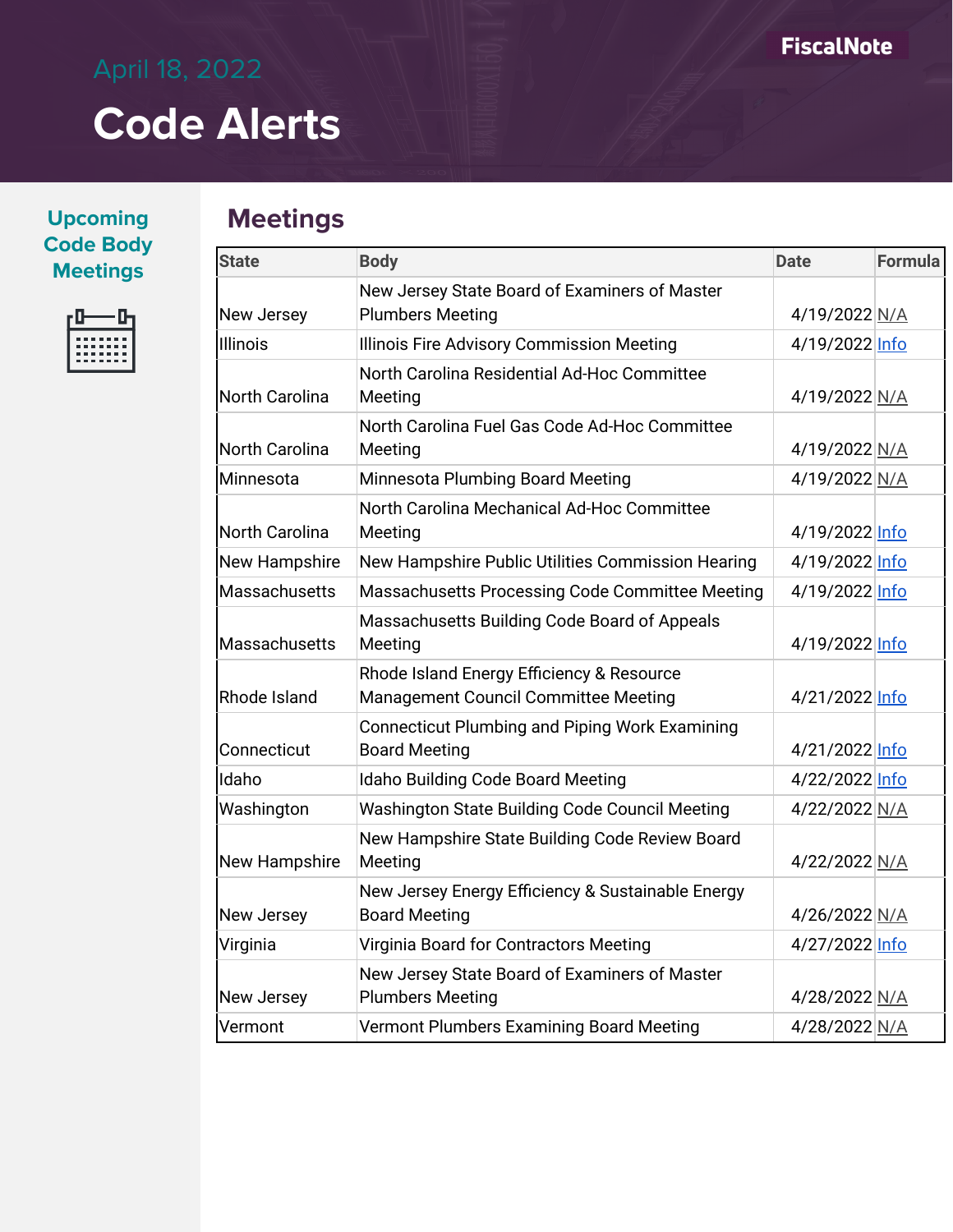#### **Recent Activity Alerts**



#### **Building**

| <b>State</b> | Date | <b>Title</b>                                          |
|--------------|------|-------------------------------------------------------|
|              |      | NJ UCC-Building, Electrical, Fire Protection, Energy, |
|              |      | Mechanical, One- and Two-Family Dwelling and Fuel Gas |
| <b>NJ</b>    |      | 4/18/2022 Subcodes Proposed Amendments                |

In order to implement the most recently published technical standards, in keeping with its statutory charge at N.J.S.A. 52:27D-120, the Department proposes the 2021 editions of the IBC, IRC, IECC, IMC, and IFGC, and the 2020 edition of the NEC, to update the above-referenced subcodes of the UCC with amendments. These proposed amendments reflect the changes to the 2021 IBC, 2021 IRC, 2021 IECC, 2021 IMC, 2021 IGFC, and 2020 NEC that modify the codes to align with New Jersey conditions and laws. In accordance with N.J.S.A. 52:27D-125, the proposed rulemaking has been reviewed by the Uniform Construction Code Advisory Board (CAB) and its subcode committees and reflects the advice of the CAB. Submit comments by June 17, 2022.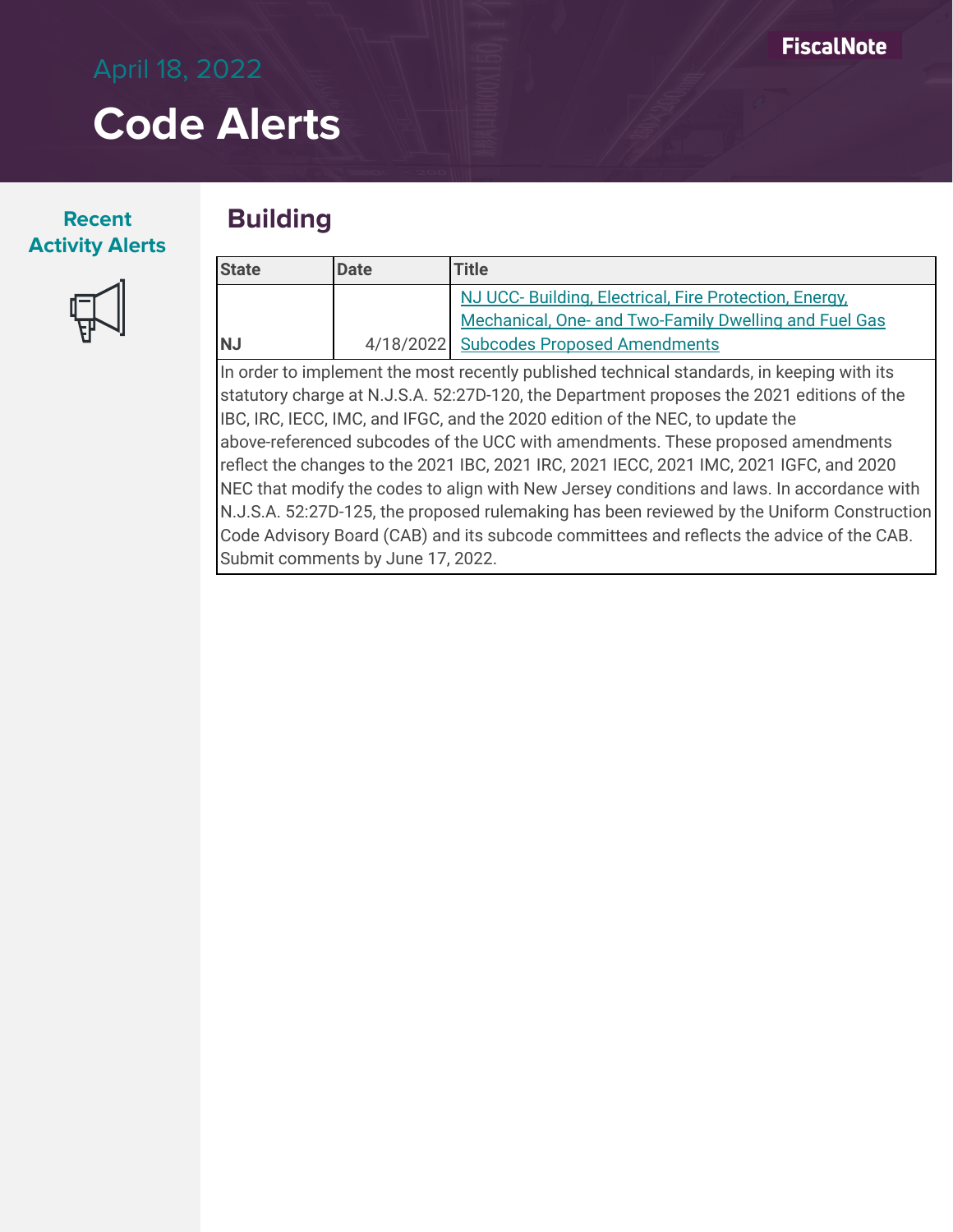#### **Recent Activity Alerts**



#### **Electrical/Plumbing**

| <b>State</b>                                                                             | <b>IDate</b>        | <b>Title</b>                                           |
|------------------------------------------------------------------------------------------|---------------------|--------------------------------------------------------|
|                                                                                          |                     | NJ UCC - Plumbing Subcode Proposed Amendment: N.J.A.C. |
| <b>INJ</b>                                                                               | 4/18/2022 5:23-3.15 |                                                        |
| In order to implement the most recent published technical standards, in keeping with its |                     |                                                        |

In order to implement the most recent published technical standards, in keeping with its statutory charge at N.J.S.A. 52:27D-120, the Department proposes the 2021 edition of the NSPC to update the plumbing subcode of the UCC with amendments. These proposed amendments reflect the changes to the 2021 NSPC and modify the code to align with New Jersey conditions and law. Screen reader support enabled. In order to implement the most recent published technical standards, in keeping with its statutory charge at N.J.S.A. 52:27D-120, the Department proposes the 2021 edition of the NSPC to update the plumbing subcode of the UCC with amendments. These proposed amendments reflect the changes to the 2021 NSPC and modify the code to align with New Jersey conditions and law. Submit comments by June 17, 2022.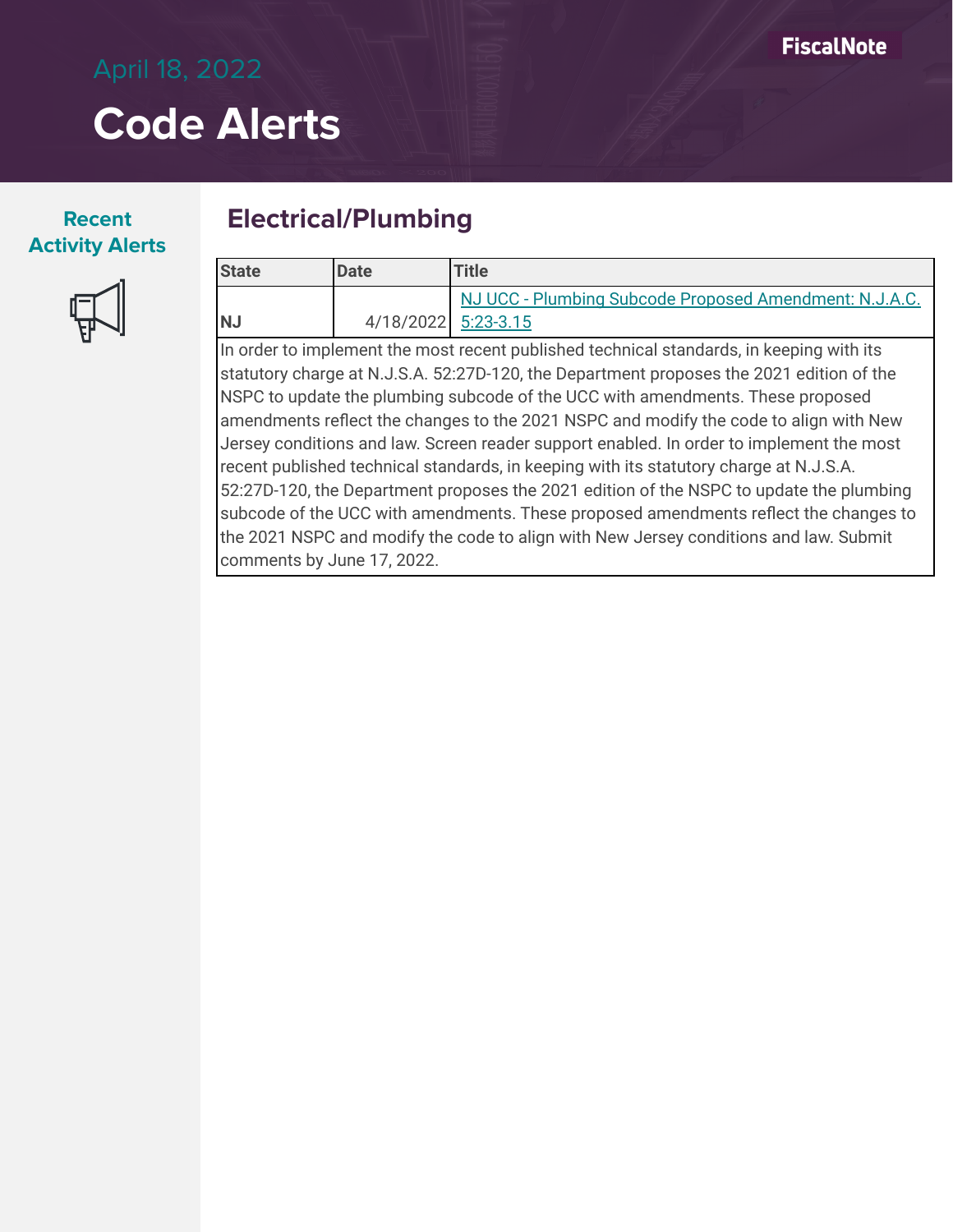#### **Bills with Recent Activity**

### **Legislation**

| Ξ |  |
|---|--|
|   |  |

|                                                                                                                |           | <b>Primary</b>                                                                                                   |                     |                         |                     |
|----------------------------------------------------------------------------------------------------------------|-----------|------------------------------------------------------------------------------------------------------------------|---------------------|-------------------------|---------------------|
| Bill #                                                                                                         |           | State   Bill Title                                                                                               | <b>Sponsor</b>      | <b>Last Action</b>      | <b>Date</b>         |
|                                                                                                                |           |                                                                                                                  |                     |                         | Passed              |
|                                                                                                                |           | "Relating To Climate Change                                                                                      |                     |                         | Second              |
| <b>HB 2423</b>                                                                                                 | HI        | Mitigation."<br>Lisa Marten<br>Apr 18, 2022 Chamber                                                              |                     |                         |                     |
|                                                                                                                |           | This bill adds a section providing that each public works project shall conform to the applicable carbon         |                     |                         |                     |
|                                                                                                                |           | concrete standards contained in division 600 of the highways division of the department of                       |                     |                         |                     |
|                                                                                                                |           | transportation's special provisions for standard specifications dated July 10, 2020.                             |                     |                         |                     |
| SP 432                                                                                                         |           |                                                                                                                  |                     |                         |                     |
| (LD)                                                                                                           |           | "An Act To Expand Maine's Clean Energy                                                                           |                     |                         | <b>Passed First</b> |
| 1350)                                                                                                          | <b>ME</b> | Economy"                                                                                                         | Eloise Vitelli      | Apr 15, 2022 Chamber    |                     |
|                                                                                                                |           | This bill amends the State's renewable portfolio standard procurement law to authorize 2 additional              |                     |                         |                     |
|                                                                                                                |           | competitive solicitations by the Public Utilities Commission for contracts with Class IA resources to            |                     |                         |                     |
|                                                                                                                |           | procure, in total, an amount of energy or renewable energy credits equal to 15% of retail electricity sales in   |                     |                         |                     |
|                                                                                                                |           | the State during calendar year 2019. It requires 100% of the energy or renewable energy credits contracted       |                     |                         |                     |
|                                                                                                                |           | following those additional competitive solicitations to come from Class IA resources that begin                  |                     |                         |                     |
|                                                                                                                |           | commercial operations after June 30, 2021.                                                                       |                     |                         |                     |
|                                                                                                                |           | "Provides relative to the State Building                                                                         |                     |                         | <b>Passed First</b> |
| <b>HB 803</b>                                                                                                  | LA        | <b>Energy Conservation Code"</b>                                                                                 | <b>Foy Gadberry</b> | Apr 14, 2022 Chamber    |                     |
|                                                                                                                |           | The bill amends current code, adding that all new state buildings constructed in La. must comply with the        |                     |                         |                     |
|                                                                                                                |           | State Building Energy Conservation Code. The bill also provides that the term of each member of the              |                     |                         |                     |
|                                                                                                                |           | energy commission shall end upon the adoption of the 2021 International Energy Code.                             |                     |                         |                     |
| <b>SB 1194</b>                                                                                                 | CA        | "Public restrooms: building standards."                                                                          | Ben Allen           | Apr 14, 2022 Introduced |                     |
|                                                                                                                |           | This bill would authorize a city, county, or city and county to require, by ordinance or resolution, that public |                     |                         |                     |
|                                                                                                                |           | restrooms constructed within its jurisdiction comply with specified requirements instead of complying            |                     |                         |                     |
|                                                                                                                |           | with the plumbing standards set forth in the California Building Standards Code.                                 |                     |                         |                     |
|                                                                                                                |           | "Zero net emissions of greenhouse                                                                                | Josh Becker,        |                         |                     |
| SB 1203                                                                                                        | CA        | gases: state agency operations."                                                                                 | Dave Cortese        | Apr 14, 2022 Introduced |                     |
|                                                                                                                |           | This bill would declare the policy of the state that state agencies achieve zero net emissions of                |                     |                         |                     |
|                                                                                                                |           | greenhouse gases resulting from their operations no later than January 1, 2035. The bill would require           |                     |                         |                     |
| each state agency to develop and publish a plan on or before January 1, 2025, that describes its current       |           |                                                                                                                  |                     |                         |                     |
| greenhouse gas emissions inventory and its planned actions for achieving net zero emissions of                 |           |                                                                                                                  |                     |                         |                     |
| greenhouse gases and would require the state agency to update the plan beginning June 30, 2027, and            |           |                                                                                                                  |                     |                         |                     |
| every 2 years thereafter until June 30, 2035.                                                                  |           |                                                                                                                  |                     |                         |                     |
|                                                                                                                |           |                                                                                                                  |                     |                         | Passed              |
|                                                                                                                |           | "Relative to the state building code and                                                                         |                     |                         | Second              |
| HB 1681                                                                                                        | <b>NH</b> | the state fire code."                                                                                            | Carol McGuire       | Apr 13, 2022 Chamber    |                     |
| This bill updates the state's building codes to the 2018 edition of the ICC. This includes the IBC, IEBC, IPC, |           |                                                                                                                  |                     |                         |                     |
|                                                                                                                |           | IMC, IECC, and IRC. It also updates the NEC to the 2020 edition.                                                 |                     |                         |                     |
|                                                                                                                |           |                                                                                                                  |                     |                         |                     |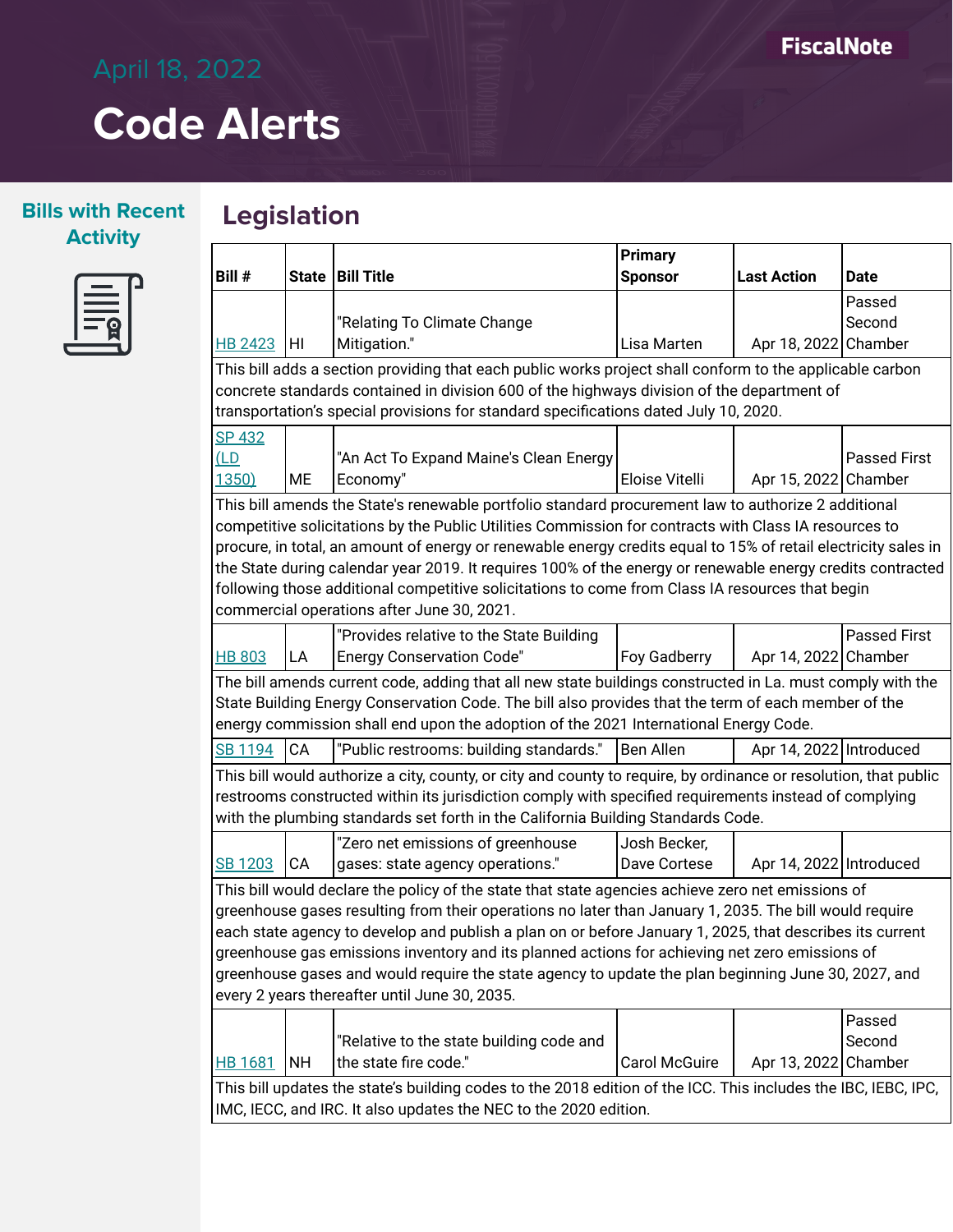#### **Bills with Recent Activity**



#### **Legislation**

|                                                                                                                     |                                                                                                          | "Relative to energy reduction by state                                                                 |                      |                      | <b>Passed First</b>          |  |  |
|---------------------------------------------------------------------------------------------------------------------|----------------------------------------------------------------------------------------------------------|--------------------------------------------------------------------------------------------------------|----------------------|----------------------|------------------------------|--|--|
| <b>SB 448</b>                                                                                                       | NH                                                                                                       | agencies."                                                                                             | <b>David Watters</b> | Apr 13, 2022 Chamber |                              |  |  |
|                                                                                                                     | This bill requires a reduction in fossil fuel emissions by state owned facilities, establishes the state |                                                                                                        |                      |                      |                              |  |  |
|                                                                                                                     |                                                                                                          | government energy committee within the department of energy to advise the state energy manager on      |                      |                      |                              |  |  |
|                                                                                                                     |                                                                                                          | how to improve the energy efficiency of state property, and encourages the use of electric vehicles by |                      |                      |                              |  |  |
| state agencies.                                                                                                     |                                                                                                          |                                                                                                        |                      |                      |                              |  |  |
|                                                                                                                     |                                                                                                          | "An Act amending the act of November                                                                   |                      |                      |                              |  |  |
|                                                                                                                     |                                                                                                          | 10, 1999 (P.L.491, No.45), known as the                                                                |                      |                      | <b>Passed First</b>          |  |  |
| HB 1790                                                                                                             | <b>PA</b>                                                                                                | Pennsylvania Construction Code Act"                                                                    | Jason Silvis         | Apr 12, 2022 Chamber |                              |  |  |
|                                                                                                                     |                                                                                                          | Establishes a uniform construction code; imposing powers and duties on municipalities and the          |                      |                      |                              |  |  |
| Department of Labor and Industry; providing for enforcement; imposing penalties; and making repeals," in            |                                                                                                          |                                                                                                        |                      |                      |                              |  |  |
| adoption and enforcement by municipalities, further providing for consideration of applications and                 |                                                                                                          |                                                                                                        |                      |                      |                              |  |  |
| inspections; and, in training and certification of inspectors, providing for corrective action.                     |                                                                                                          |                                                                                                        |                      |                      |                              |  |  |
|                                                                                                                     |                                                                                                          |                                                                                                        | Sheree               |                      |                              |  |  |
|                                                                                                                     |                                                                                                          | "Maryland Department of Emergency                                                                      | Sample-Hughes        |                      |                              |  |  |
| <b>HB 706</b>                                                                                                       | MD.                                                                                                      | Management - Office of Resilience"                                                                     | , Watson             |                      | Apr 11, 2022 Failed Sine Die |  |  |
| $\Box$ This bill directs the MD Clean Energy Center to coerdinate with the Office of Deciliance to undete and droft |                                                                                                          |                                                                                                        |                      |                      |                              |  |  |

This bill directs the MD Clean Energy Center to coordinate with the Office of Resilience to update and draft building codes to withstand flooding and promote the use of electric heat, electric heat pumps, and electric appliances to reduce the use of gas and other fossil fuels. It also directs the Dept. of Labor to coordinate with the Office of Resilience to develop consumer–focused campaigns to educate the public on the importance of resilient building to homeowners and review current building code adoption across the state, evaluate the impact that building code adoption has on community resilience, jobs, property values, and tax revenues, and assess what investments may support the increased adoption of updated building codes that are responsive to climate–related risks.